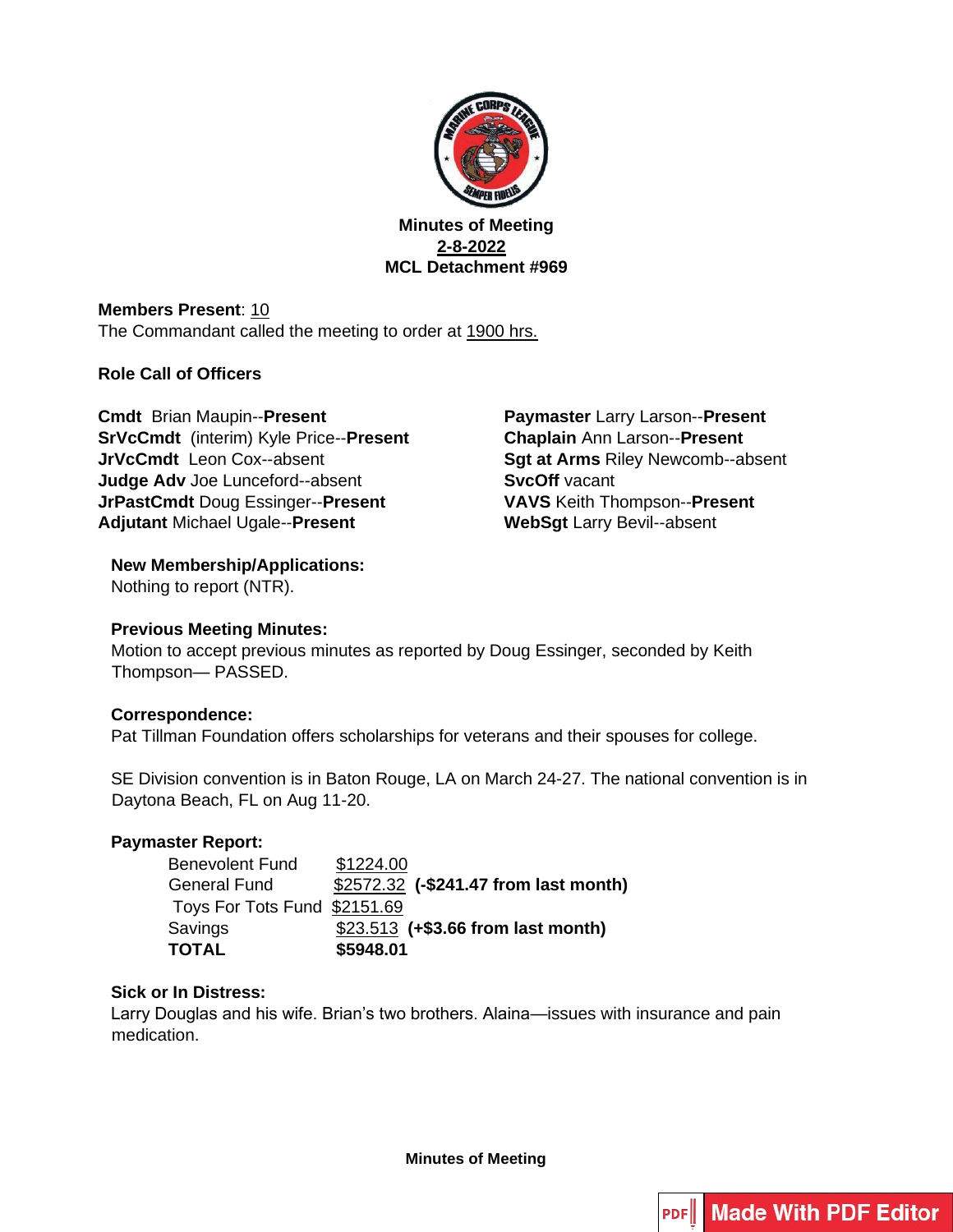#### **2-8-2022 MCL Detachment #969**

### **Officer Reports:**

### -**Cmdt:**

Color guard: equipment needed is being researched.

Brian Maupin is sad to report he will not seek re-election as commandant due to family health/personal matters.

-**SrVc:** NTR.

-**JrVc:** NTR.

# -**JA:**

Passed on to detachment by Joe that he has now had the 1<sup>st</sup> chance to look at the new national bylaws and how they apply to the detachment.

-**JrPast Cmdt:** NTR.

-**Adj:** NTR.

-**Sgt Arms**: NTR.

# -**VAVS:**

Audio meetings with NTR at the VA.

# -**Chaplain:**

Since the beginning of the year our Fallen Marines have been Tillman Ferrell, Nicholas Voight, and 2 local Marines.

#### **Standing Committees:**

**-T4T:**  NTR.

**-Donations:**  NTR.

2

**Minutes of Meeting**